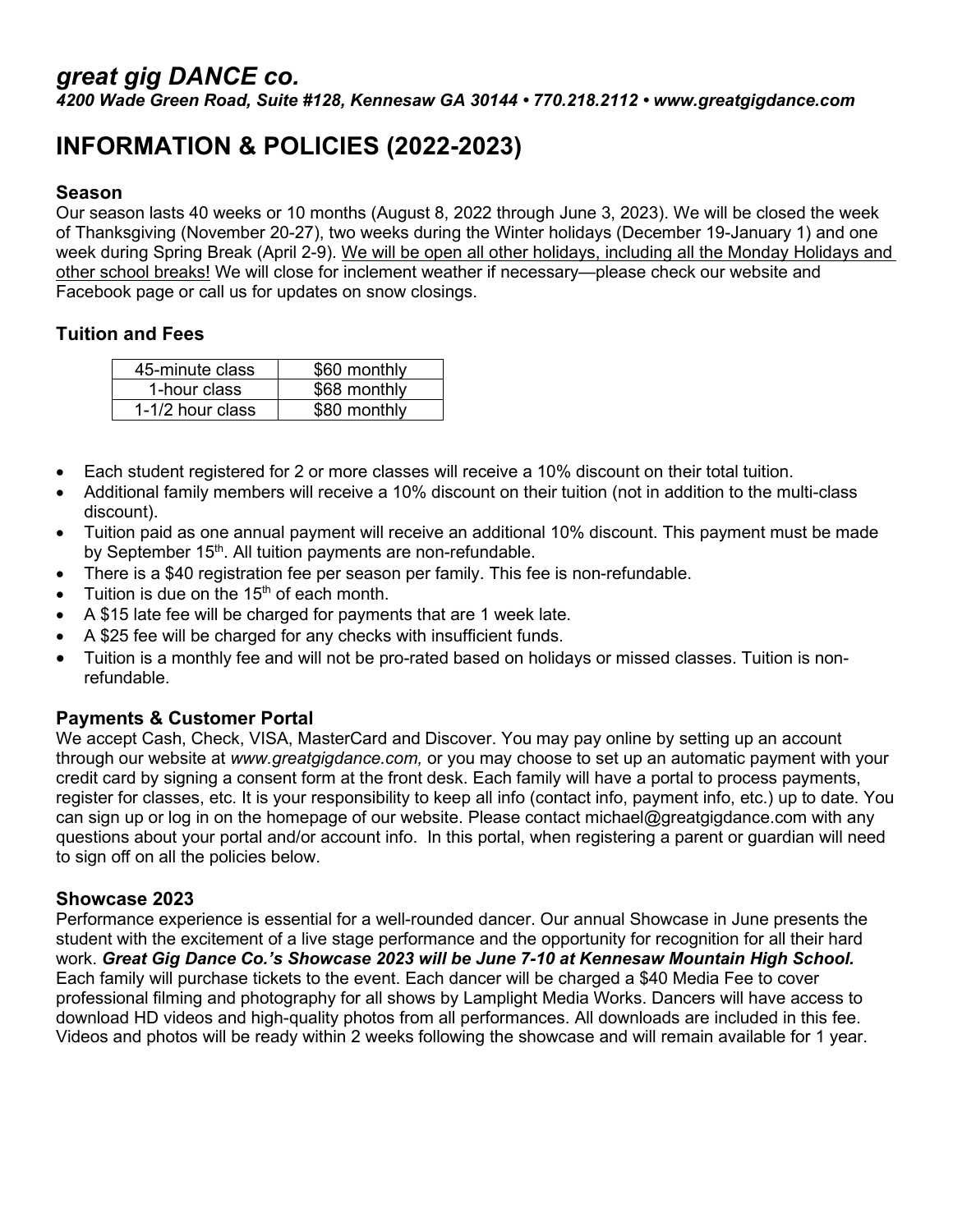## **Costume**

Each student must purchase the costume and accessories required for the recital. A \$60 costume deposit is due on or before November 1. Costumes will be ordered in December, and usually cost between \$75 and \$95. The balance of the costume payment will be due in February. Costume deposits and fees are NOT refundable. Costumes will be distributed in early March. Professional dance portraits will be taken in the Spring.

## **Attendance**

Promptness and regular attendance are important in each student's progress. Attendance is especially critical as dancers are learning their performance routines for the annual showcase. Excessive absences can result in the dancer not being prepared for the performance, and can also adversely affect the entire class.

#### **Make-up Classes**

Classes missed due to illness may be made up. Please inquire at the front counter for an appropriate day and time to make up classes. No refunds will be given for unattended classes.

## **Virtual Classes**

If we are mandated to close our physical location due to any government order, classes will immediately convert to virtual classes and instruction will continue. We have had great success with all ages in our virtual classes and are confident we can continue to engage our dancers should the need arise.

## **Withdrawing from Class**

Written notice of intent to withdraw from a class must be submitted to our office in writing or via email 2 weeks prior to the date of withdrawal. If you decide to re-enroll you will need to pay another registration fee. This withdrawal policy remains in effect even if we have a shelter in place mandate from federal, state or local government. In the event of a shelter in place, classes will convert to virtual classes and instruction will continue.

| Class         | <b>Bodywear</b>                                  | Shoes                                         |
|---------------|--------------------------------------------------|-----------------------------------------------|
| Preschool     | Leotard & tights (any color), skirts optional    | Tan tap shoes (Capezio or Bloch "Mary-Jane"   |
|               |                                                  | Style) AND Pink leather Ballet shoes          |
| Primary       | Leotard & tights (any color), skirts optional    | Tan tap shoes (Capezio or Bloch "Mary-Jane"   |
|               |                                                  | Style) AND Pink leather Ballet shoes          |
| Secondary     | Leotard & tights (any color), skirts/shorts/jazz | Tan slip-on jazz shoes without laces (Capezio |
|               | pants optional                                   | or Bloch), AND Tan tap shoes (Capezio of      |
|               |                                                  | Bloch "Mary-Jane" Style)                      |
| Intermediate  | Leotard & tights (any color), skirts/shorts/jazz | Tan slip-on jazz shoes without laces (Capezio |
|               | pants optional                                   | or Bloch), AND Black lace-up Tap shoes        |
|               |                                                  | (Capezio or Bloch)                            |
| <b>Ballet</b> | Black leotard, pink tights                       | Pink split-sole Ballet shoes                  |
| Contemporary  | Appropriate dancewear (leotard & tights,         | Bare feet or "Foot Undies"                    |
|               | dance shorts, dance leggings or pants)           |                                               |
| Hip-Hop       | Appropriate "urban" dancewear (sweatpants,       | Flat-bottom sneakers (recital color to be     |
|               | leggings, shorts, tanks-no jeans!)               | selected by instructor)                       |
|               |                                                  |                                               |

# **Attire & Shoes**

All students are required to wear appropriate dance attire. This includes tights, leotard, unitard, hot shorts or jazz pants. Boys may wear sweat pants, shorts or jazz pants. Hair must be pulled back at all times. Please wear a cover-up to and from all dance classes. All dance accessories should be labeled with your child's name, including shoes, bags and clothing. Please do not wear your dance shoes outside on the sidewalk or in the parking lot! This will damage our flooring!

## **Observers**

We encourage all parents, family and friends to observe class any time through the classroom windows. Please become involved in your child's dance experience! However, if you see that you are distracting your child, also be respectful of his or her need for privacy.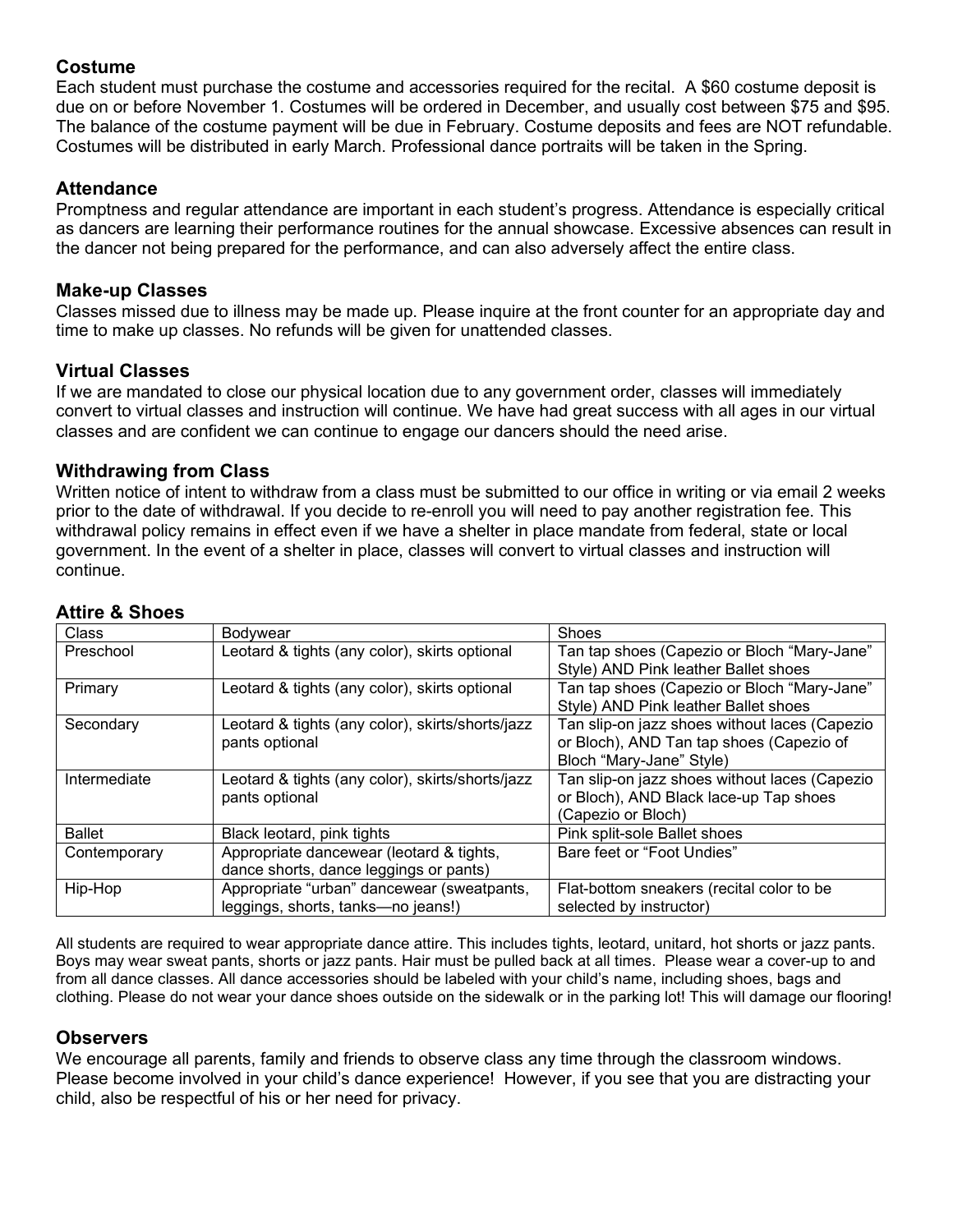## **Waiting Area**

For safety reasons, students must remain in the waiting room for their rides. They are not permitted to wait in the parking lot area or outside the building. Great Gig Dance Co. accepts no responsibility for children who leave the premises unattended.

# **Food and Drink**

Students may bring water to class. However, other beverages and food are not permitted inside the studio. Gum chewing is not allowed in the studio or lobby.

# **great gig DANCE co. – STYLES OF DANCE OFFERED**

*Each student, regardless of age or experience, is taught at a serious level, the terminology of dance, technique, and a basic understanding of body involvement. Combination classes are offered for beginner and intermediate students. For advanced students a range of classes in Ballet, Jazz, Tap, Hip-Hop, and Contemporary dance are offered. Dancers who desire more performance opportunities may audition for our performing group, Great Gig Dance Ensemble. Auditions are held in May or June, prior to the showcase.*

## **Ballet**

Ballet is a form of dance more than 300 years old which originated in France and is now performed all over the world. Through strenuous training, the dancer masters classic technique, learning intricate steps and combinations of movements that are combined with music, costumes and sets to create visual designs, to tell a dramatic story, or to depict a mood. Ballet is the foundation of many other forms of dance and is essential to proper dance training. Our Ballet classes focus on proper body placement, technique and terminology.

## **Tap**

Tap dance is characterized by the rhythmic sounds of the toes and heels in special shoes with metal taps installed on the bottoms. Tap dance originated in America when African slaves created a means to communicate in the absence of their drums. Vaudeville reviews, Broadway shows and musicals on film helped to popularize tap dancing. Tap dance is one of the few art forms that combines sound and movement in its presentation. Our challenging Tap classes explore complicated rhythms and asymmetrical steps.

## **Jazz**

Jazz dance is a kind of "urban folk dance" which mirrors the current trends in music and social dance. Movement comes from Broadway shows, musical theater, film, television, nightclubs and other forms of popular entertainment, and parallels the particular phase of popular music. Jazz dance includes other popular forms of dance such as Hip-Hop, Musical Theater and Lyrical dance. Our Jazz classes focus on correct body placement and technique. Students are exposed to many different popular styles of Jazz.

## **Contemporary/Lyrical**

These popular dance forms can be described as fusions of Jazz, Ballet and Modern dance. Music choices often have lyrics intended to create emotion and evoke movement. When possible, creative partnering and weigh sharing enhance choreography and movement. Dancers typically dance barefoot.

# **Hip-Hop**

Hip-Hop dance mimics the most current trends in the rap and hip-hop "pop culture". It is an extremely athletic form of dance that includes elements of Jazz dance, tumbling and break dance. We use pre-screened and edited music and teach movements that are age-appropriate.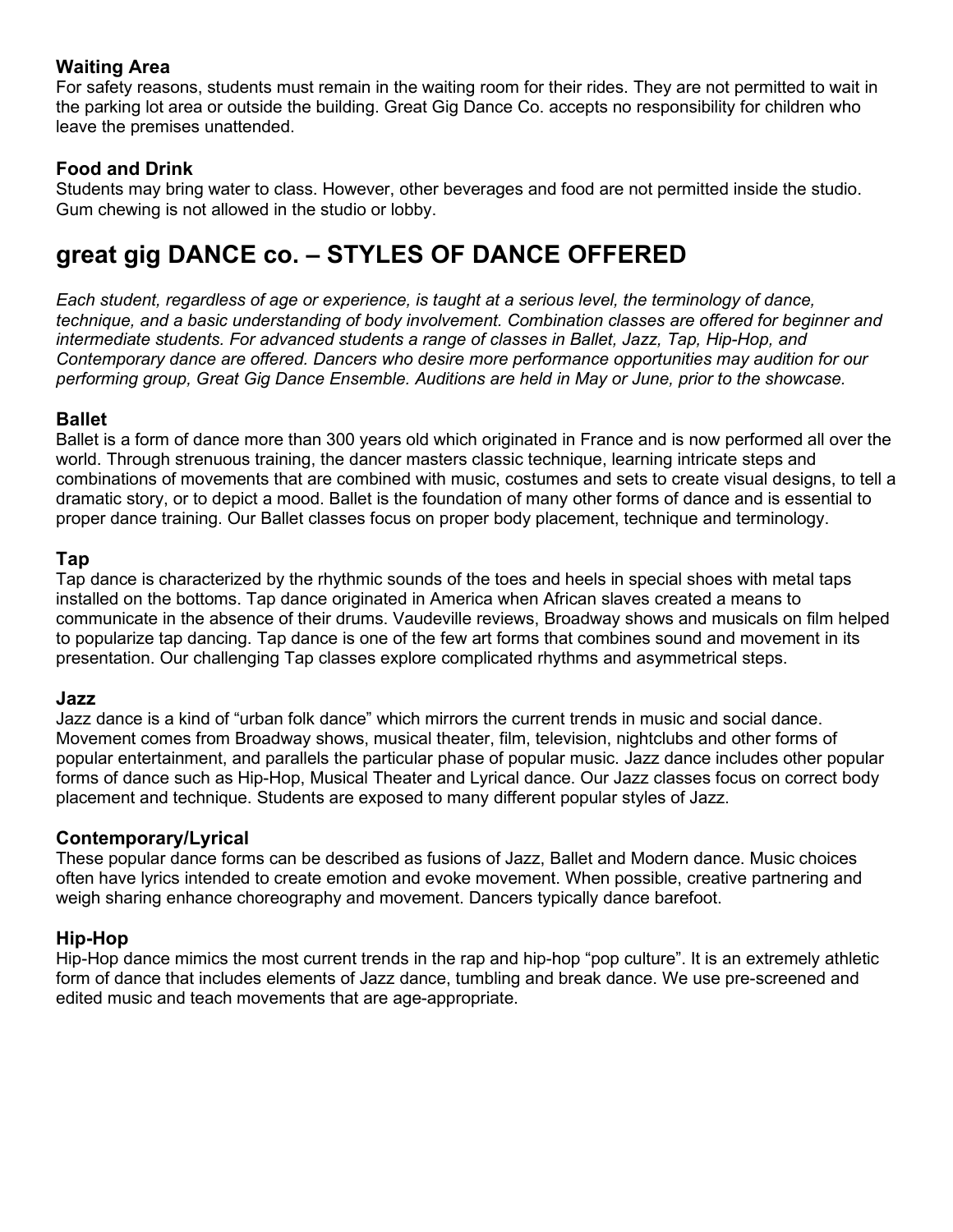# **great gig DANCE co. – CLASSES OFFERED**

#### **Combination Classes**

Our combination classes are designed to give each student a basic understanding of various types of dance. With age and experience, students may then make an educated choice in which dance forms they will focus on. Early combination classes include Ballet, because it is the foundation of many types of dance. Each class type is also based on the student's age.

#### **Preschool**

We offer a 1-hour Preschool class for 3 & 4 year-old children that includes Tap, Ballet and Tumbling/Creative Movement. This class is designed not only to introduce basic dance skills, but also to offer age-appropriate physical development activities and to encourage creativity.

#### **Primary**

We offer a 1-hour Primary class for 5 & 6 year-old children that includes segments in Tap, Ballet and Tumbling/Creative Movement. This class is designed to continue developing dance skills as well as creativity and rhythm.

#### **Junior Jazz**

Our 45-minute add-on to the Primary Tap & Ballet class incorporates introductory movements in Jazz dance. Students will learn body isolations and basic jazz technique.

#### **Secondary\***

We offer a 1-hour Secondary class for 7-9 year-old children (Grades 1-3) including 1/2-hour segments in Jazz and Tap. This class is designed to prepare dancers for more advanced training at the next level. It includes longer segments with more complicated rhythms, patterns and combinations. More emphasis is placed on proper technique and terminology.

#### **Intermediate\***

We offer 1-hour or 1.5-hour Intermediate classes (length of class depends on age and level) for children that are 9-12 years old (Grades 3-5), and teens. This class includes segments in Jazz and Tap and focuses on more advanced dance training, including proper body placement, technique and dance terminology.

*\*We recommend that students in the Secondary and Intermediate programs also attend a 45-minute weekly Ballet class to reinforce their technique and body placement. Ballet is the foundation of all dance styles and it is an essential discipline for the properly trained dancer.* 

#### **Adult Classes**

We offer adult classes in Tap, Hip-Hop, Contemporary and Jazz. The adult classes are 45 minutes in length. Adults are encouraged but not required to participate in our annual Showcase in June.

#### **Special Needs Students**

We welcome dancers of all abilities and attempt to place each dancer in a class where they can learn and feel accomplished. Call us to discuss your unique situation and we will work with you to place your child in an appropriate environment.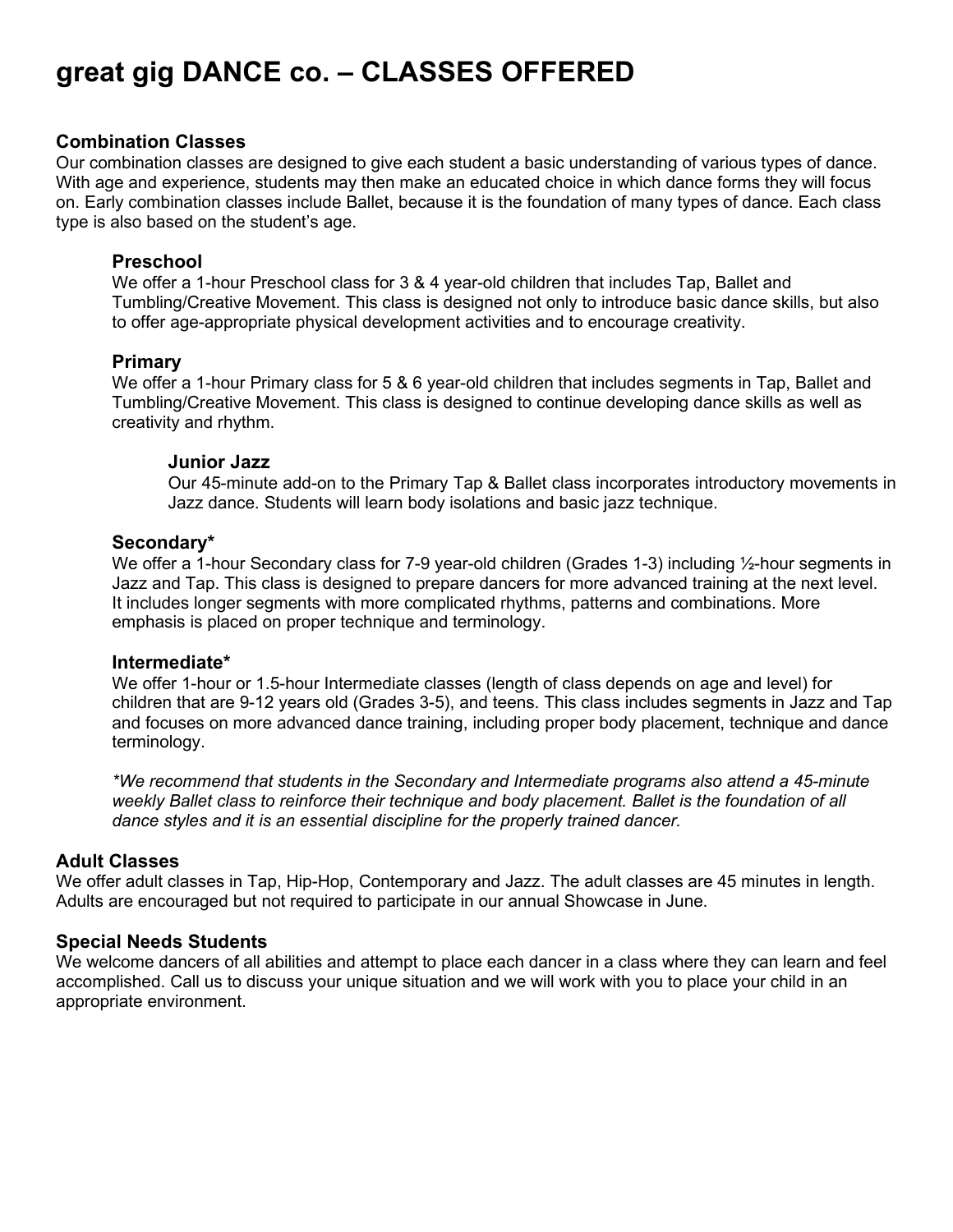# **great gig DANCE co. - STAFF 2022-2023**

*Our professionally trained staff is looking forward to making this year of dance a rewarding one. The instructors continue to expand their art form by attending seminars, workshops, and professional classes to ensure that our students receive the best dance education available.*

**Grace Buckley** *Grace is a dancer, choreographer, and fitness instructor based in the Atlanta area. She was born in New Orleans, Louisiana and grew up in Stone Mountain, Georgia where she trained in Ballet for the entirety of her adolescence. Grace earned her BA in Dance at Kennesaw State University with a concentration in Modern Dance. Grace specializes in teaching Ballet, Jazz and Contemporary dance styles, and is proficient in all areas of dance. Outside of the dance community, Grace has a passion for fitness and teaches Zumba classes while pursuing a Group Fitness Instructor Certification with NASM.*

**Robert Chabot** *Robert grew up in Marietta, GA. He trained with Sharon Bruzbanski and graduated from Pebblebrook High School. Robert has also attended Point Park University as a Modern Dance major and Ballet minor. He has been teaching in the Atlanta area for the last 15 years. Robert has appeared in films including "Footloose" and "The Collection", and can be seen in commercials for the Cartoon Network. He has danced several roles in The Nutcracker for numerous Ballet companies in the Southeast. Robert teaches Jazz, Contemporary and Ballet.*

**Holly Culpepper** *Holly is an alumni of Great Gig Dance Co. After several years performing in the Ensemble, she graduated from the University of Alabama with a BA in Dance. She also studied nutrition and has a background in dance history, dance anatomy, and nutrition for performance. Holly spent nearly 2 years training and performing in New York, studying a variety of dance styles, acting and singing. She has performed on Good Morning America, at Lincoln Center with Buglisi Dance Theatre, and participated in many workshops for Holland America Cruise Lines. Holly has experience teaching all ages and all styles of dance.*

**Tammy Everhart** *Tammy began her dance education at age 9 in Clearwater, Florida, where she studied with Gayle and Phyllis Tutterow, Nilo Toledo and Peggy Wallis. While attending the University of Florida, Tammy performed with UF Dance Company and received a minor in Dance in 1988. She has more than 35 years of teaching experience in Florida and Georgia, and she specializes in Tap & Jazz. Tammy is a part-time faculty member at Kennesaw State University's Department of Dance. Her past students have performed nationally and internationally, including on the FOX television show So You Think You Can Dance, NBC's World of Dance, the touring company of 42nd Street, the Opening Ceremony of the 1996 Summer Olympics in Atlanta, for Disney and Royal Caribbean Cruises, and at the prestigious Piccolo Spoleto Festival in Charleston, SC.*

**Victoria Everhart** *Victoria has literally grown up at Great Gig Dance Co! After performing with our Ensemble for 12 years, Victoria is now teaching Tap and Hip-Hop. Victoria has won numerous awards and scholarships over the years for her Tap dancing and choreography, including the Emerging Choreographer at TapKids in 2018. She attends Kennesaw State University and plans to pursue a film career. Her Tap choreography is intricate, difficult and challenging.*

**Lindsay Fritz** *Lindsay is a graduate of the University of Georgia, where she studied Psychology and Dance. Lindsay received her early dance training in the Atlanta area and has been a featured performer of the Great Gig Dance Ensemble. She specializes in Contemporary and Jazz dance styles. Lindsay is an accomplished choreographer and has set multiple works for Dance Canvas. Her choreography is fresh and current—always on the cutting edge!* 

**Dawn Parker** *Dawn completed her BS in Dance Education at the University of Georgia, where she performed with CORE Concert Dance Company, and Non-Stop Dance Company. She later earned a Master's in Theater Education from Brenau University, and is currently the lead Theater teacher at Kennesaw Mountain High School. Dawn's areas of expertise include Musical Theater, Jazz, Ballet, Modern, and Tumbling. Her unique choreography is innovative and artistic.*

**Jamie Stannard** *A former Great Gig Dance Ensemble dancer, Jamie recently earned a BA in Dance from the University of Alabama. Jamie has performed in Dance Alabama!, the Alabama Dance Festival, Alabama Repertory Dance Theatre, and in the Young Choreographers Festival in NYC. She teaches all styles of dance and brings joy to every dance classroom!*

**Jesse Vargas** *Jesse grew up dancing at Great Gig Dance Co. and performed with the Great Gig Dance Ensemble for more than 10 years. He has been a featured actor and dancer in multiple television shows and films. His Hip-Hop classes are fun, youthful, and very athletic!*